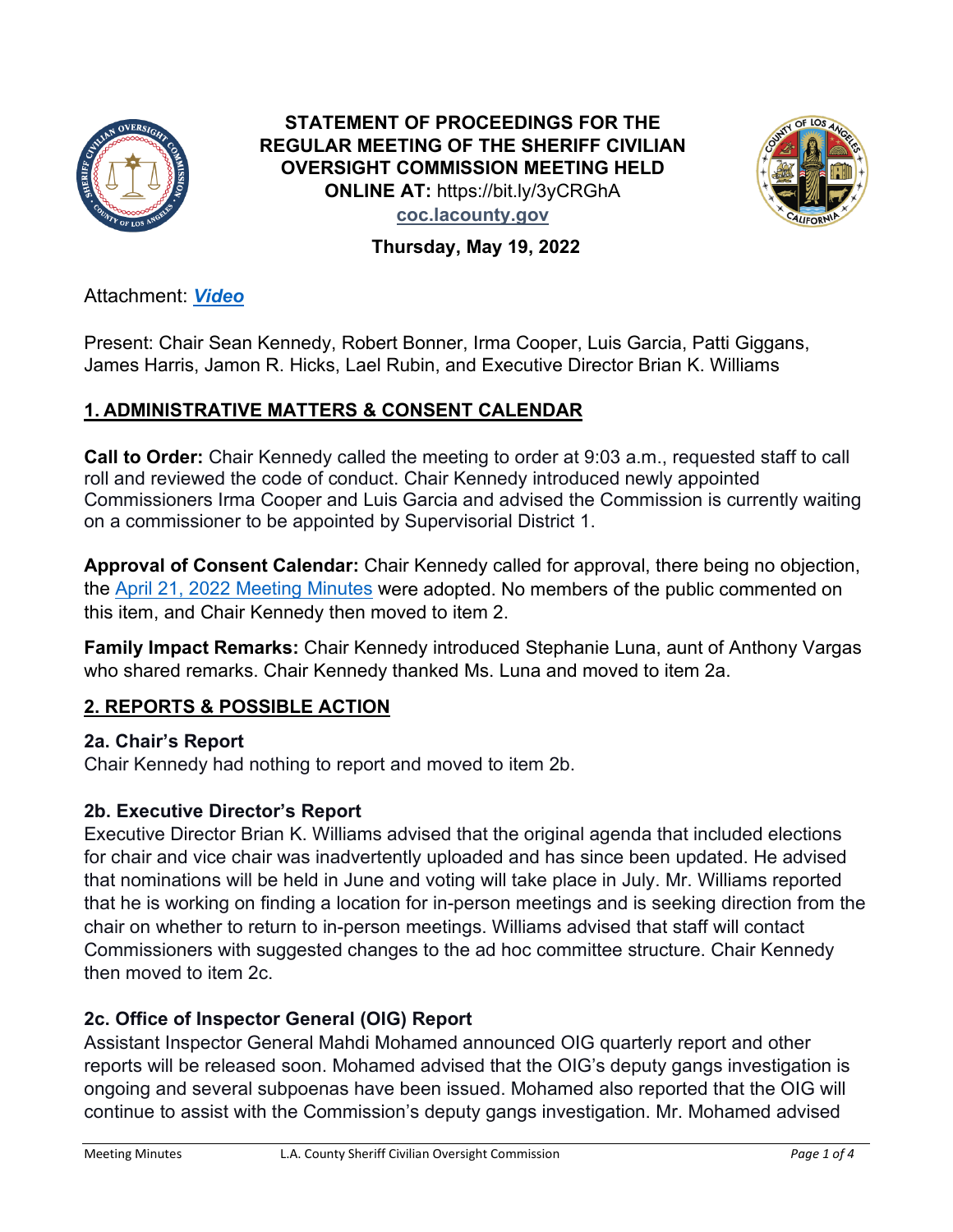that OIG is in support of the [Commission's motion to amend the County Charter.](http://file.lacounty.gov/SDSInter/bos/supdocs/ResolutioninSupportofCountyCharterAmendment.pdf) Following Mr. Mohamed's comments, Chair Kennedy moved to commissioner questions.

Commissioner Rubin inquired about recent testimony from Sheriff Alex Villanueva and asked if he will be called to testify again under oath. Mr. Mohamed reported the Sheriff testified under oath for about 90 minutes with counsel and that subpoenas have been issued to the Sheriff and his command staff.

Commissioner Bonner inquired if OIG is coordinating their deputy gangs investigation with the Commission's pro bono counsel and to what degree. Mr. Mohamed advised that OIG's investigation is running parallel and independently. Chair Kennedy inquired about the list of 41 deputy gang member names, and Mr. Mohamed reported that OIG has compiled a list and County Counsel will need to be contacted to determine if the list can be released.

Following Commissioner questions, Chair Kennedy moved to item 2d.

#### **2d. Commissioner Comments / [Ad Hoc Committee](http://file.lacounty.gov/SDSInter/bos/supdocs/AdhocCommitteeList6-28-21.pdf) Updates**

Chair Kennedy provided a brief background on the BOS directive for the Commission to develop a report and make recommendations to eliminate deputy gangs from the Los Angeles County Sheriff's Department (LASD). Family Assistance Program ad hoc lead Patti Giggans reported that the Board of Supervisors (BOS) requested the Chief Executive Officer (CEO) to find permanent funding for the program, and she recommended drafting a letter to the BOS requesting interim funding to assist families.

Chair Kennedy questioned if emergency funding is available for the Family Assistance Program, and staff member Ingrid Williams provided an update on funding. Commissioner Giggans suggested developing a letter to discuss the urgency of program funding and inviting the CEO and the Department of Public Health's Office of Violence Prevention to the next meeting. Following Commissioner comments, Chair Kennedy moved to public comment.

There were 7 members of the public who commented on this item. Following public comment, Chair Kennedy moved to item 2e.

# **2e. Los Angeles County Sheriff's Department Update**

Chair Kennedy called for LASD comments and stated that he believes the Sheriff is required to participate by law. Mr. Williams reported that LASD is invited to attend every Commission meeting. There being no LASD comments, Chair Kennedy moved to item 2f**.** 

# **2f. County Counsel Updates / Reports**

Alexandra Zuiderweg advised that the hearing for the "petition to enforce the Commission's subpoena issued last year for the Sheriff's testimony" is scheduled for October 17, 2022. Chair Kennedy questioned why the delay has taken a year, and Ms. Zuiderweg advised that litigation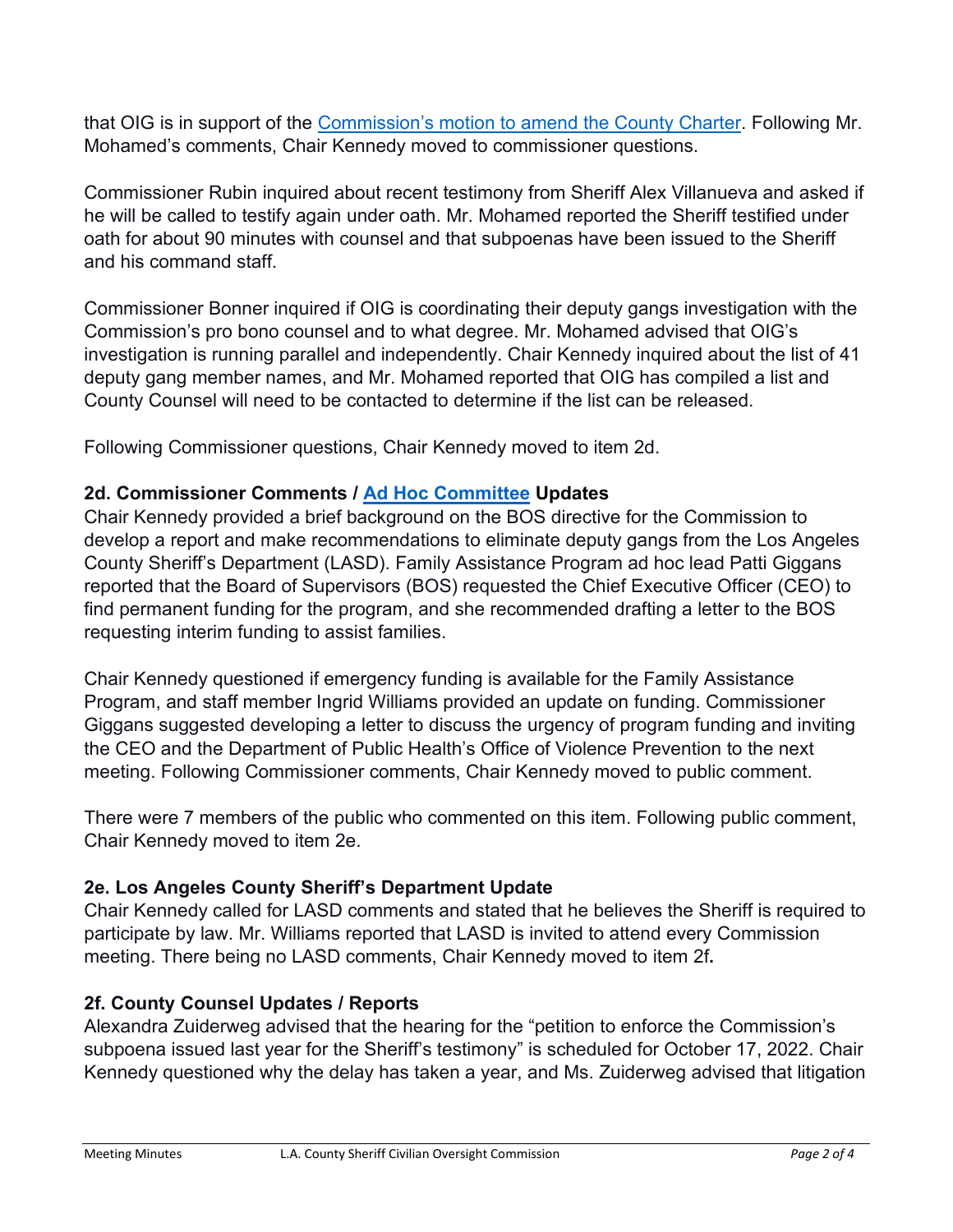takes time and that the calendar is managed by the courts. Following Ms. Zuiderweg's comments, Chair Kennedy moved to item 3a.

#### **3. DISCUSSION & POSSIBLE ACTION**

#### **3a. Update on the LASD Deputy Gangs investigation**

Chair Kennedy reported that on September 2021, the Commission was tasked by the BOS to develop an implementation plan for the BOS to address the issue of deputy gangs. The Deputy Cliques ad hoc Chair Commissioner Rubin reported that the ad hoc committee is working with pro bono counsel and announced a special hearing scheduled for Tuesday, May 24, 2022.

Chair Kennedy advised that witnesses were subpoenaed to testify at the special hearing. Commissioner Bonner reported that pro bono counsel has confirmed several witnesses have been subpoenaed and that testimony relevant to the investigation of deputy cliques will be provided. Commissioner Bonner advised that pro bono counsel issued letters dated [March 25,](http://file.lacounty.gov/SDSInter/bos/supdocs/DeixlerLettertoSheriffVillanueva3.25.2022.PDF)  [2022](http://file.lacounty.gov/SDSInter/bos/supdocs/DeixlerLettertoSheriffVillanueva3.25.2022.PDF) and [May 6, 2022](http://file.lacounty.gov/SDSInter/bos/supdocs/DeixlerLettertoSheriffVillanueva5.6.2022.PDF.PDF) to Sheriff Villanueva requesting him to voluntarily appear at the special hearing to address his policy on deputy cliques and a [May 16, 2022](http://file.lacounty.gov/SDSInter/bos/supdocs/LASDsresponsetoBert5.16.2022.pdf) response stating "the Sheriff will not be able to attend the May 24, 2022 meeting."

Chair Kennedy called for Commissioner questions. Commissioner Rubin made a motion to ratify the subpoenas, seconded by Commissioner Harris.

Chair Kennedy moved to public comment, where 9 members of the public commented.

Following public comment, Chair Kennedy called for a vote to ratify the four subpoenas issued for the public hearing on May 24, 2022. Motion passed unanimously.

Following the vote Chair Kennedy called for a 15-minute recess, which began at 10:48 a.m. and open session reconvened at 11:03 a.m. Present were Chair Sean Kennedy, Robert Bonner, Irma Cooper, Luis Garcia, James P. Harris, Jamon R. Hicks, Lael Rubin and Executive Director Brian K. Williams. Chair Kennedy then continued with item 3b.

#### **3b. Resolution in support of amending the Los Angeles County Charter**

Chair Kennedy acknowledged staff member Erick Montalban who provided information on the Commission's October 2020 [resolution of no confidence](http://file.lacounty.gov/SDSInter/bos/commissionpublications/report/1079910_Final-ResolutionreNoConfidenceintheSheriff10.15.2020.pdf) and discussed the proposed [resolution in support of amending the Los Angeles County Charter.](http://file.lacounty.gov/SDSInter/bos/supdocs/ResolutioninSupportofCountyCharterAmendment.pdf)

Melanie Ochoa, Director of Police Practices at the American Civil Liberties Union (ACLU) provided a detailed background on the charter amendments and requested the Commission include "policy making authority" to the charter. Following Ms. Ochoa's comments, Chair Kennedy called for Commissioner questions.

Commissioner Bonner agreed that a removal mechanism is needed but may be subject to legal challenges and suggested having a permanent oversight authority instead, and he also questioned if it's possible to amend the policy making authority. Ms. Ochoa advised that the